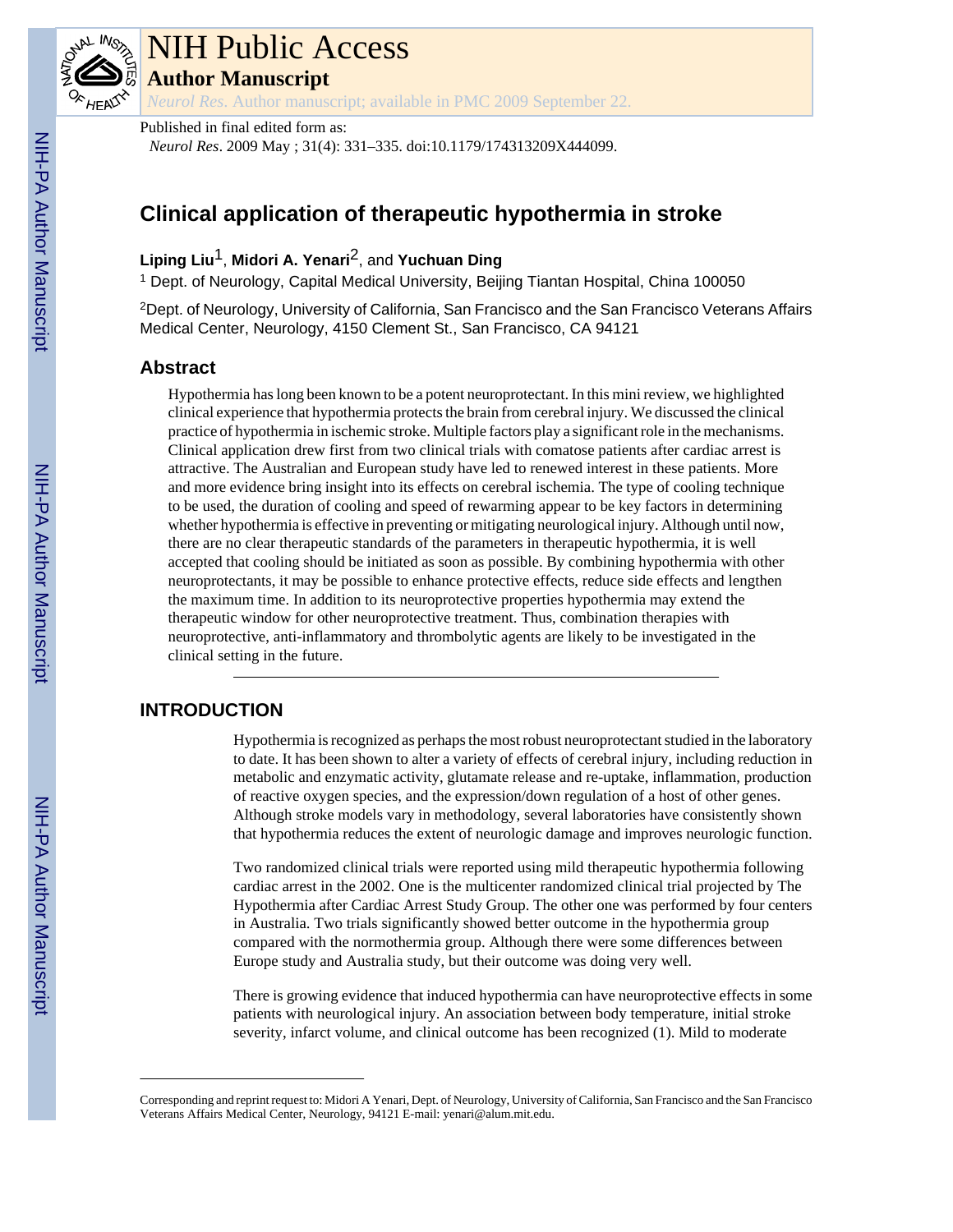We will discuss cooling techniques (blanket or ice pack or cold saline intravenously), selection of patients, timing of cooling (as possible as earlier or within 3 hours or 6 hours) clinical potential use and monitoring in the hypothermia group in future. In addition, clinicians including neurologists, cardiologists, intensivists and emergency physicians, should work together to practice protocols for mild hypothermia treatment.

#### **Clinical effects of hypothermia after cardiac arrest**

Our knowledge of the effects of induced hypothermia if much better for cerebral injury caused by cardiac arrest than for stroke.

After cardiac resuscitation, 80% of patients will remain comatose for more than one hour. Of those remaining comatose hours after resuscitation, only 10 to 30% of them will have a good neurological recovery at one year.

Results from two large randomized trials are now available(5,6).Two randomized clinical trials recently showed a substantial benefit of mild hypothermia after cardiac arrest on neurologic outcome, which has led to renewed interest in these patients. The Australian study was conducted at four Emergency Departments and was not blinded for treatment outcome. It had 77 total patients, 34 in the normothermic group and 43 in the hypothermic group. The inclusion criteria were: initial rhythm of ventricular fibrillation, continued coma after resuscitation, women greater than age 50 years old, and men greater then age 18 years old. Cooling began out-of-hospital using ice packs for a target temperature of 33. The cooling lasted 12 hours and was followed by passive rewarming. There was no statistically significant difference in the side effects. The primary outcome was discharge to home or rehabilitation. Poor outcome was defined as death in the hospital or discharge to a long-tern nursing home facility, conscious or unconscious. Patients in the hypothermic group had 49% (21/43) favorable outcome, while the normothermic group had a favorable outcome in 26% (9/34). ( $P = 0.046$ )

The European study was a randomized, blinded study conducted at nine centers in five countries. A total of 275 patients were enrolled, 138 in the normothermic group and 137 in the hypothermic group. Inclusion criteria included: a witnessed arrest secondary to ventricular fibrillation, age 18 to 75 years old, and less than 60 minutes to restoration of circulation. A target bladder temperature of 32 − 34 was achieved using surface cooling techniques, an aircooling device and ice packs. Duration of treatment was 24 hours with passive rewarming over 8 hours. The primary endpoint was favorable neurological outcome at 6 months, as defined as a Pittsburgh Cerebral Performance scale of 1 (good recovery) or 2 (moderate disability). Fiftyfive percent (75/137) of the hypothermic group had a favorable outcome, and 39% (54/138) of the normothermic group had a favorable outcome.  $(P = 0.009)$ 

In the past few years, several preliminary studies in humans have also shown that mild postischemic hypothermia is effective in improving neurologic outcome after cardiac arrest  $(7-9)$ .

Limitations to the cardiac arrest studies included: small sample sizes, one un-blinded study, and different treatment protocols – one starting out-of-hospital cooling and another inhospital. Critics have commented that the hypothermia group may not be well matched with the normothermic group. The PI's for the European study responded that the median Glasgow Coma Scales for both groups were 3. Another criticism was the subgroups of patient's with VF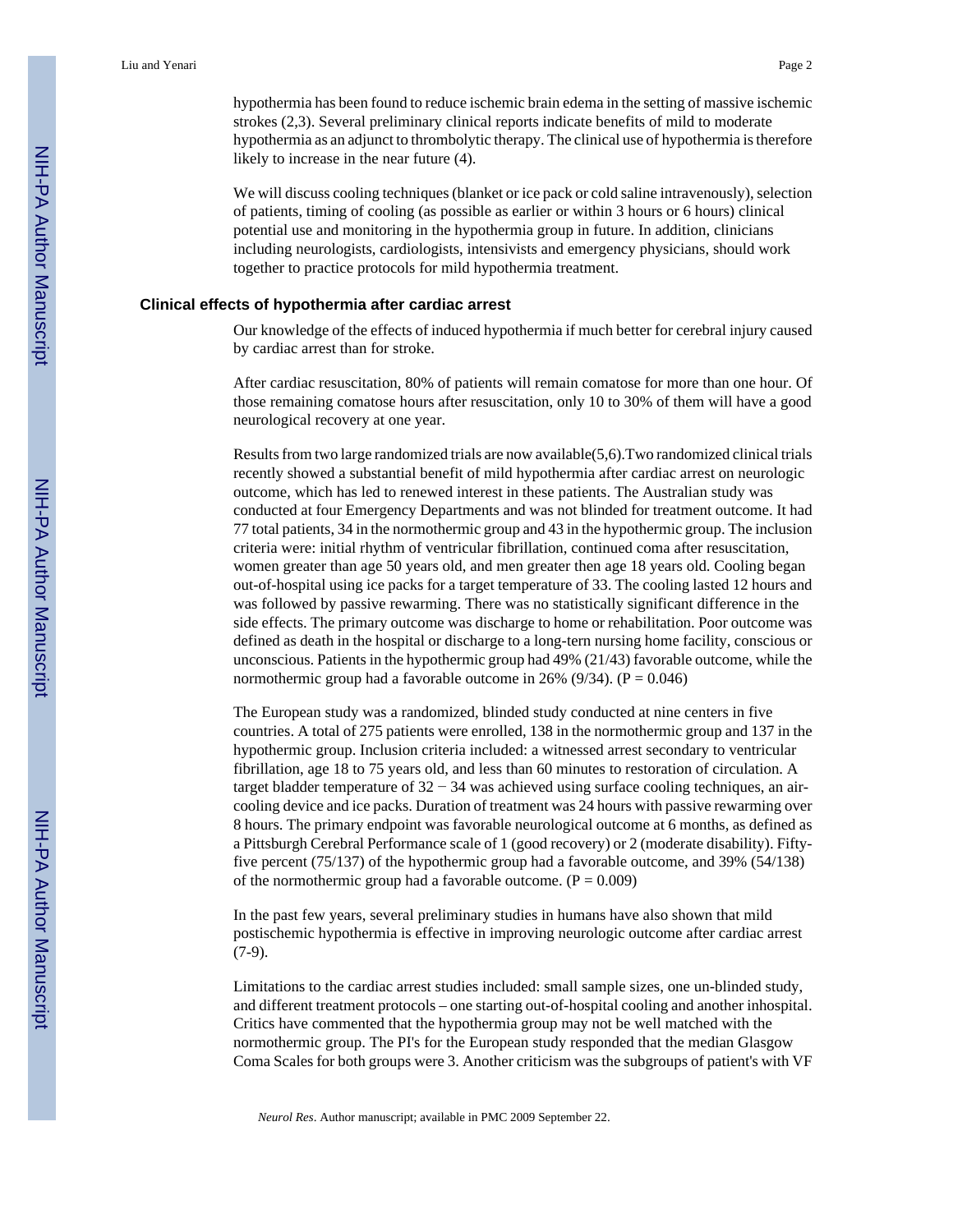cardiac arrest were a small percentage of the total number of cardiac arrest patients. The PI's from the European and Australian study responded that while their studies only represented a small subset of cardiac arrest patients, the clinical implications may apply to other groups and it warrants further investigation. Complications from hypothermia include arrhythmias, coagulopathies, and electrolyte disturbances. The lack of difference in side effects from the hypothermic group and the normothermic group, suggest that mild hypothermia may be tolerated well in a certain population of patients without significant overlay of other comorbidities.

#### **Clinical application of therapeutic hypothermia in stroke**

The total equation for hypothermic protection includes the depth, duration, and onset. Until now there are no clear therapeutic standards except that cooling should be initiated as soon as possible. Thus further research is needed to determine optimal duration of therapeutic hypothermia, optimum target temperature, and rates of cooling and rewarming.

**1. Time and temperature parameters—**Different levels of hypothermia were defined: mild (> 32°C), moderate ( $28 - 32$ °C), deep ( $20 - 28$ °C), profound ( $5 - 20$ °C), and ultraprofound  $( $5^{\circ}$ C) hypothermia. Ultraprofound resuscitative hypothermia is currently under investigation$ for rapid cooling with very cold fluids in trauma victims. Profound resuscitative hypothermia is currently pursued under the concept of suspended animation. Deep protective hypothermia is being used in cardiac surgery with elective cardiac arrest for the duration of the operation or for brain protection during selectively reduced cerebral perfusion. The potential applications of mild to moderate hypothermia are therapeutic hypothermia for focal or global ischemia. Because of the numerous complications of deep to profound hypothermia and the difficulty in inducing these temperature reductions, beneficial effects of mild to moderate hypothermia are becoming more attractive.

The optimal duration of hypothermia after anoxic neurologic injury is unknown. Some groups used brief duration of hypothermia, and others used longer period of hypothermia. In rodent models of cerebral ischemia, hypothermia results in a significant increase in the number of surviving neurons as measured with histological examination after death. Depending on the duration of intraischemic hypothermia, studies have found between 50% and 100% preservation of rodent hippocampus. However, in clinical stroke, hypothermia may be a more effective strategy of neuroprotection if applied for a long duration after the ischemic event (10). Although a long cooling time seems attractive, the risk of complications may increase with longer duration.

From early studies, it has been clear that cooling is remarkably neuroprotective when applied during ischemia. So intraischemic hypothermia needs to be initiated as soon as possible if hypothermia is to be of beneficial effect. In contrast, the value of postischemic cooling was skeptical because of early clinical difficulties and conflicting animal data. However, even with a delay of several hours after global cerebral ischemia, hypothermia was reported to be advantageous as compared with control groups regarding loss of CA1 hippocampal cells (11). These observations were important from a treatment perspective and studies were initiated to determine the therapeutic window for postischemic hypothermia.

More recent rodent experiments have shown that a protracted reduction in temperature of only a few degrees Celsius can provide sustained behavioral and histological neuroprotection. Conversely, brief or very mild hypothermia may only delay neuronal damage. Accordingly, protracted hypothermia may be beneficial even following acute insult. In rodent models, hypothermia applied for several hours after cerebral ischemia improves neuron survival (12, 13). In clinical stroke, hypothermia may be a more effective strategy of neuroprotection if applied for a long duration after the ischemic event. The evidence from animal models of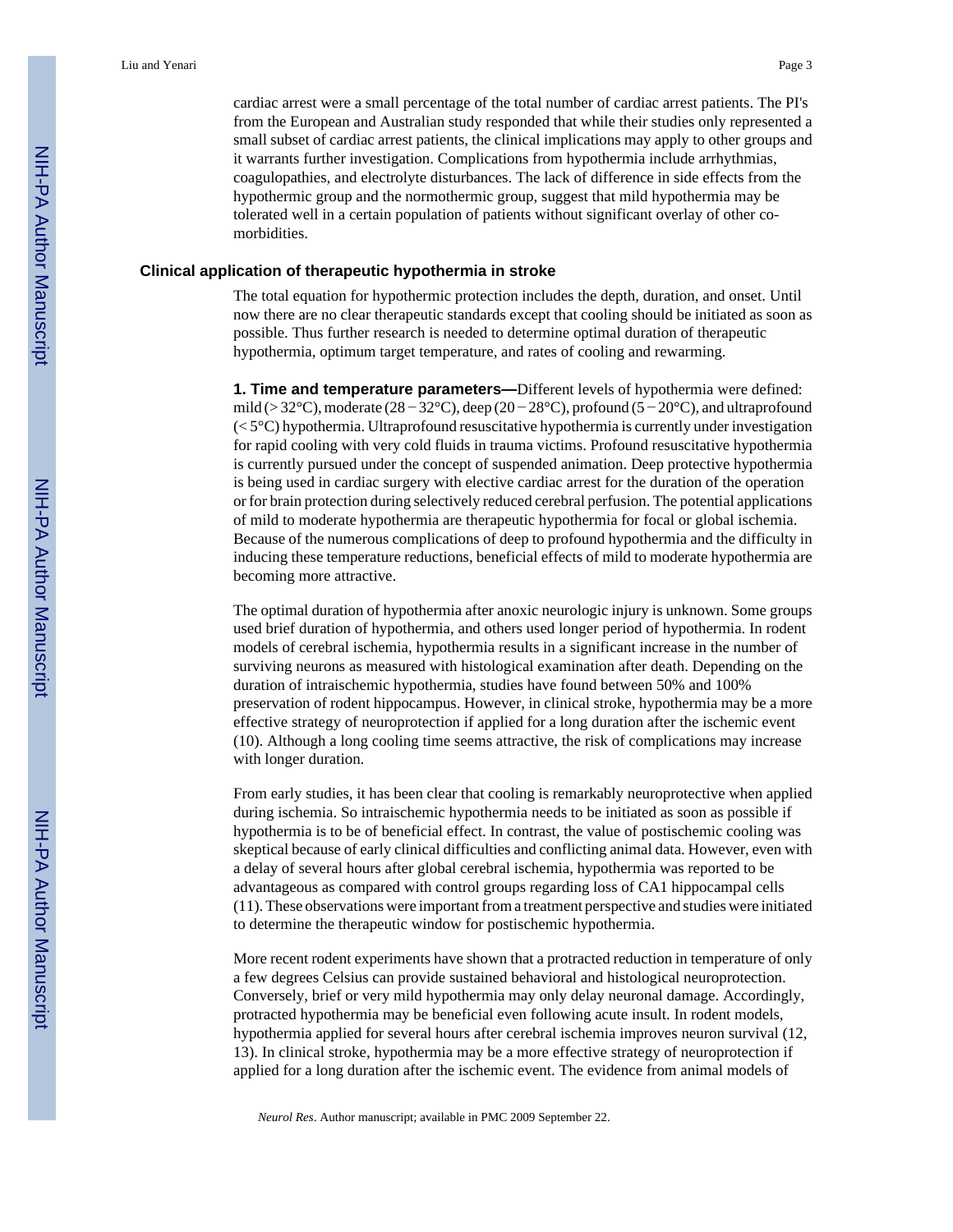ischemia indicates that hypothermia affects a wide range of the processes involved in ischemic brain damage, which suggests a great therapeutic potential for hypothermic therapy to alleviate the injuries even after ischemic insult. A thorough mechanistic understanding of postischemic hypothermia would lead to a more selective and effective therapy.

**2. Cooling methods—**Clinical interest in hypothermia began in the 1930s and 1940s with observations and case reports describing successful resuscitation of drowning victims who were hypothermic, even after prolonged periods of asphyxia. The first scientific report describing clinical application of hypothermia, a case series in patients with severe head injury, was published in 1945 [14]. Hypothermia was subsequently used in the 1950s during intracerebral aneurysm surgery [15, 16] and for cerebral protection during complete circulatory arrest, to enable intracardiac operations in a bloodless field [17,18]

Those conventional cooling techniques to induce whole body hypothermia include surface cooling using circulating cold water or fanned cold air, alcohol baths, icepacks, cold water gastric, bladder lavage, or ice-water immersion or preferential cerebral cooling, among others. These techniques are overall relatively ineffective in rapidly decreasing core temperature with the exception of ice water immersion, which can decrease core body temperature by 9.7°C/hr, but is largely impractical in the clinical setting(19) Recent clinical studies of therapeutic hypothermia have used extensive surface cooling resulting in relatively slow cooling and rewarming rates ranging between 0.3−1.7°C/hr(20,21) Furthermore surface cooling techniques are labor intensive and cumbersome to use, require neuromuscular blockade (and thus ventilatory support) to combat shivering, and provide poor temperature control(22) Typically patients are placed on a cooling blanket and bathed in ice water or alcohol until target temperature is reached after which the patient is sandwiched between 2 cooling blankets set at a fixed temperature(23) One study reported successful surface cooling to a mean body temperature of 35.5°C for 6 hours in awake stroke patients treated with pethidine to lower the shivering threshold, but it is unlikely that surface cooling methods will allow for cooling to lower target temperatures (33°C) for longer periods of time in awake patients(24) Furthermore, novel surface cooling devices have been developed in recent years  $2<sup>1</sup>$ , but their usefulness in inducing mild-moderate hypothermia in patients with cerebral ischemia has not been studied consistently to date. Some authors advocate the use of large volume (30 cc/kg) intravenous infusions of cold (4°C) crystalloid fluids as an effective, cheap, and easy-to-use strategy to rapidly decrease core temperature.(25)

Because of the apparent drawbacks of surface cooling methods, investigators have looked at alternative cooling techniques including endovascular catheters inserted via the femoral vein in the inferior vena cava. Clinical pilot studies in stroke patients show that these catheters provide rapid and precise temperature control(26,27). They also offer the advantage of providing prolonged core hypothermia to 33°C in awake patients treated with anti-shivering medications and covered with a warming blanket. These catheters are now being tested in phase II safety and feasibility studies in acute stroke patients(28,29).

Since the goal is to decrease *brain* temperature and not body temperature, the ideal cooling technique would selectively and rapidly cool the brain while avoiding the systemic side effects of full body hypothermia. Preliminary feasibility studies of cooling helmets to selectively cool the brain have reported conflicting results, and further clinical studies are on the way(30-32) It is suggested that selective head cooling combined with mild total body hypothermia during anesthesia enhances local neuroprotection while minimizing the occurrence of systemic side effects and stress associated with unsedated whole-body cooling (33).

**3. Combination therapy—**A number of recently published reports support the notion that combination therapy of therapeutic hypothermia with pharmacological agents may be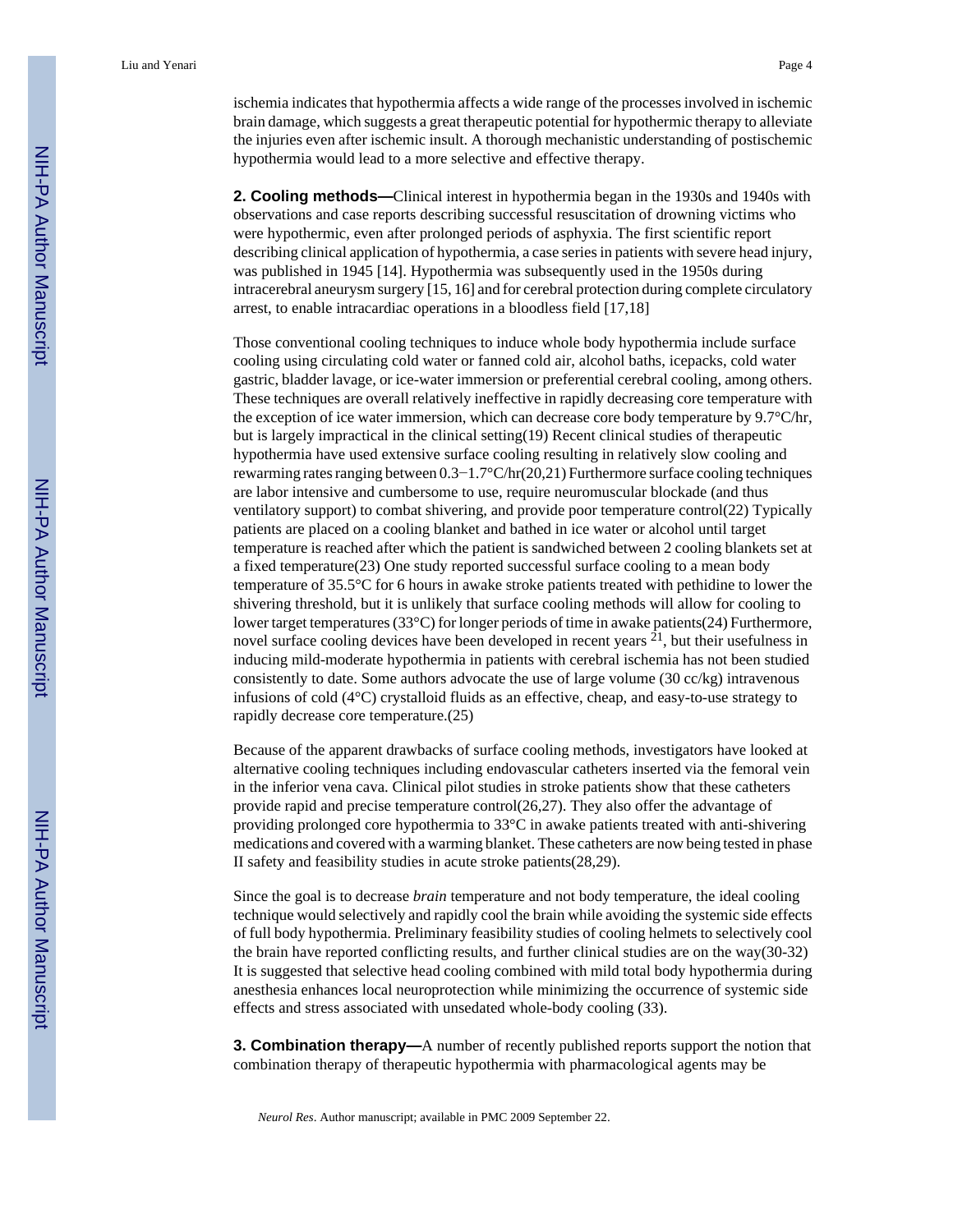synergistic. In a model of cardiac arrest in dogs, the effect of mild hypothermia may be enhanced by thiopental, as well as the addition of phenytoin and methylprednisolone. The fact that mild hypothermia plus lamotrigine together were more effective in inhibiting extracellular glutamate accumulation than hypothermia or lamotrigine alone, suggests the potential for increased neuroprotection by the addition of lamotrigine to mild hypothermia (34). A study of combination of postischemic hypothermia (where protection was previously shown to be only transient) and delayed MK-801 administration indicated that the temporal therapeutic window for attenuating ischemic damage could be considerably prolonged (35). Long term neuroprotection could be observed if hypothermia were combined with IL-10, an antiinflammatory cytokine, when neither treatment alone was effective (36). Hypothermia combined with N-tert-butyl-alpha-pheylnitrone treatment provided long-term cognitive improvement in a forebrain ischemia model, although the effect of combined treatment in this case did not appear superior to either treatment alone (37). These results collectively support promising strategies for a "cocktail" approach for therapeutic hypothermia. By combining hypothermia with other neuroprotectants, it may be possible to enhance protective effects, reduce side effects and lengthen the maximum time in which such therapies can be initiated.

#### **Conclusions and further directions**

Hypothermia has long been known to be a potent putative neuroprotectant. Experimental evidence and clinical experience show that hypothermia protects the brain from cerebral injury. Recent insights into the mechanisms of cerebral ischemia and reperfusion suggest reasons why hypothermia may be an ideal modality for stroke therapy. Hypothermia protects brain tissue in multiple ways.

There appears to be a bright future for the application of therapeutic hypothermia in acute ischemic brain injury. It is likely that benefit will be greatest when treatment is initiated very early, within several hours of symptom onset. Hypothermia may be able to extend the therapeutic window for other neuroprotective therapies, and combination therapies with neuroprotective, anti-inflammatory, and thrombolytic agents, are likely to be investigated in the clinical setting in the future.

However, many questions still need to be answered regarding the use of therapeutic hypothermia for ischemia in clinical practice, such as the optimal target temperature and duration, the therapeutic window in humans, cost-effective. Can we develop cooling techniques that can be used in the pre-hospital setting, are widely available, and have few adverse effects? Better understanding of the pathophysiology of resuscitation and the ischemic injury processes on which hypothermia acts will serve to further promote the use of this promising method to save lives. Therapeutic hypothermia is likely to undergo phase III clinical trials in various clinical settings. Novel technologies are being developed to optimize the safety and efficacy of this promising approach.

### **Reference**

- 1. Reith J, Jorgensen HS, Pedersen PM, et al. Body temperature in acute stroke: relation to stroke severity, infarct size, mortality, and outcome. Lancet 1996;347:422–425. [PubMed: 8618482]
- 2. Schwab S, Schwarz S, Spranger M, et al. Moderate hypothermia in the treatment of patients with severe middle cerebral artery infarction. Stroke 1998;29:2461–2466. [PubMed: 9836751]
- 3. Schwab S, Georgiadis D, Berrouschot J, et al. Feasibility and safety of moderate hypothermia after massive hemispheric infarction. Stroke 2001;32:2033–2035. [PubMed: 11546893]
- 4. Krieger DW, De Georgia MA, Abou-Chebl A, et al. Cooling for acute ischemic brain damage (cool aid): an open pilot study of induced hypothermia in acute ischemic stroke. Stroke 2001;32:1847–1854. [PubMed: 11486115]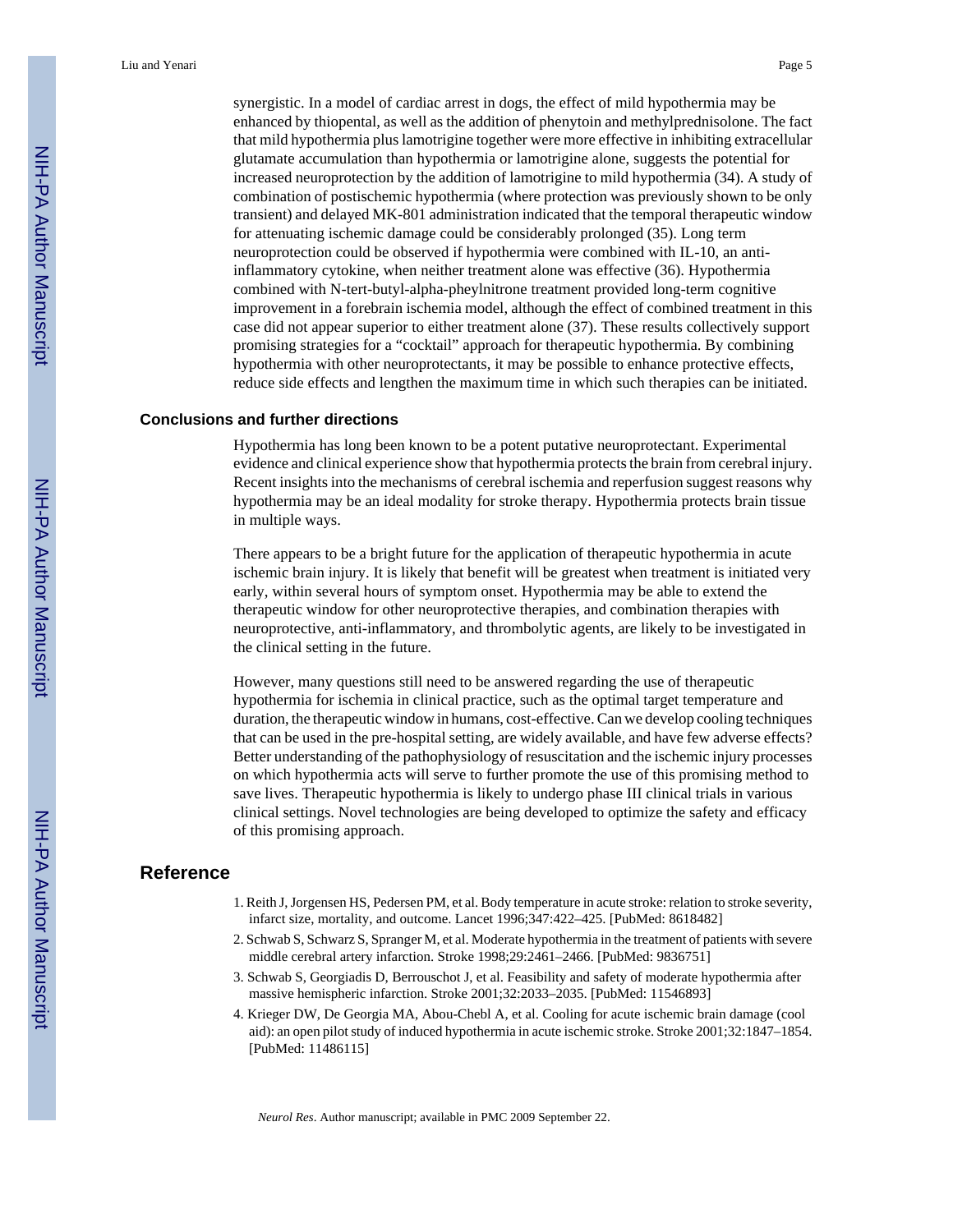- 5. Bernard SA, Gray TW, Buist MD, et al. Treatment of comatose survivors of out-of-hospital cardiac arrest with induced hypothermia. New Engl J Med 2002;346:557–63. [PubMed: 11856794]
- 6. Hypothermia After Cardiac Arrest Study Group. Mild therapeutic hypothermia to improve the neurologic outcome after cardiac arrest. New Engl J Med 2002;346:549–56. [PubMed: 11856793]
- 7. Bernard SA, Jones BM, Horne MK. Clinical trial of induced hypothermia in comatose survivors of out-of-hospital cardiac arrest. Ann Emerg Med 1997;30:146–153. [PubMed: 9250636]First definitive report in the 1990s on hypothermia after cardiac arrest
- 8. Yanagawa Y, Ishihara S, Norio H, et al. Preliminary clinical outcome study of mild resuscitative hypothermia after out-of-hospital cardiopulmonary arrest. Resuscitation 1998;39:61–66. [PubMed: 9918449]
- 9. Zeiner A, Holzer M, Sterz F, et al. Mild resuscitative hypothermia to improve neurological outcome after cardiac arrest: a clinical feasibility trial. Stroke 2000;31:86–94. [PubMed: 10625721]
- 10. Olsen TS, Weber UJ, Kammersgaard LP. Therapeutic hypothermia for acute stroke. Lancet Neurol 2003;2:410–416. [PubMed: 12849119]
- 11. Lawrence EJ, Dentcheva E, Curtis KM, et al. Neuroprotection with delayed initiation of prolonged hypothermia after in vitro transient global brain ischemia. Resuscitation 2005;64:383–388. [PubMed: 15733770]
- 12. Colbourne F, Corbett D. Delayed postischemic hypothermia: a six-month survival study using behavioral and histological assessments of neuroprotection. J Neurosci 1995;15:7250–7260. [PubMed: 7472479]
- 13. Green EJ, Dietrich WD, van Dijk F, Busto R, Markgraf CG, McCabe PM, Ginsberg MD, Schneiderman N. Protective effects of brain hypothermia on behaviour and histopathology following global cerebral ischemia in rats. Brain Res 1992;580:197–204. [PubMed: 1504800]
- 14. Fay T. Observations on generalized refrigeration in cases of severe cerebral trauma. Assoc Res Nerv Ment Dis Proc 1945;24:611–619.
- 15. Botterell EH, Lougheed WM, Scott JW, et al. Hypothermia and interruption of carotid, or carotid and vertebral circulation, in the management of intracranial aneurysms. J Neurosurg 1956;13:1–42. [PubMed: 13286725]
- 16. Selker RG, Wolfson SK, Maroon JC, et al. Preferential cerebral hypothermia with elective cardiac arrest: resection of "giant" aneurysm. Surg Neurol 1976;3:173–179. [PubMed: 959990]
- 17. Bigelow WG, Callaghan JC, Hopps JA. General hypothermia for experimental intracardiac surgery. Ann Surg 1950;132:531–537. [PubMed: 15433219]
- 18. Bigelow WC. Methods for inducing hypothermia and rewarming. Ann NY Acad Sci 1959;80:522– 532. [PubMed: 13800633]
- 19. Plattner O, Kunz A, Sessler DI, Ikeda T, Christensen R, Morder D, Clough D. Efficacy of intraoperative cooling methods. Anesthesiology 1997;87:1089–1095. [PubMed: 9366461]
- 20. Bernard SA, Gray TW, Buist MD, Jones BM, Silvester W, Gutteridge G, Smith K. Treatment of comatose survivors of out-of-hospital cardiac arrest with induced hypothermia. N Engl J Med 2002;346:557–563. [PubMed: 11856794]
- 21. The Hypothermia After Cardiac Arrest Study Group. Mild therapeutic hypothermia to improve the neurological outcome after cardiac arrest. New Engl J Med 2002;346:549–556. [PubMed: 11856793]
- 22. Schwab S, Schwarz S, Spranger M, Keller E, Bertram M, Hacke W. Moderate hypothermia in the treatment of patients with severe middle cerebral artery infarction. Stroke 1998;29:2461–2466. [PubMed: 9836751]
- 23. Hammer MD, Krieger DW. Hypothermia for acute ischemic stroke: not just another neuroprotectant. Neurolog 2003;9:280–289.
- 24. Kammersgaard LP, Rasmussen BH, Jorgensen HS, Reith J, Weber U, Olsen TS. Feasibility and safety of inducing modest hypothermia in awake patients with acute stroke through surface cooling: a casecontrol study. Stroke 2000;31:2251–2256. [PubMed: 10978060]
- 25. Carhuapoma R, Gupta K, Coplin WM, Muddassir SM, Meratee MM. Treatment of refractory fever in the neurosciences critical care unit using a novel, water-circulating cooling device. J Neurosur Anes 2003;15:313–318.